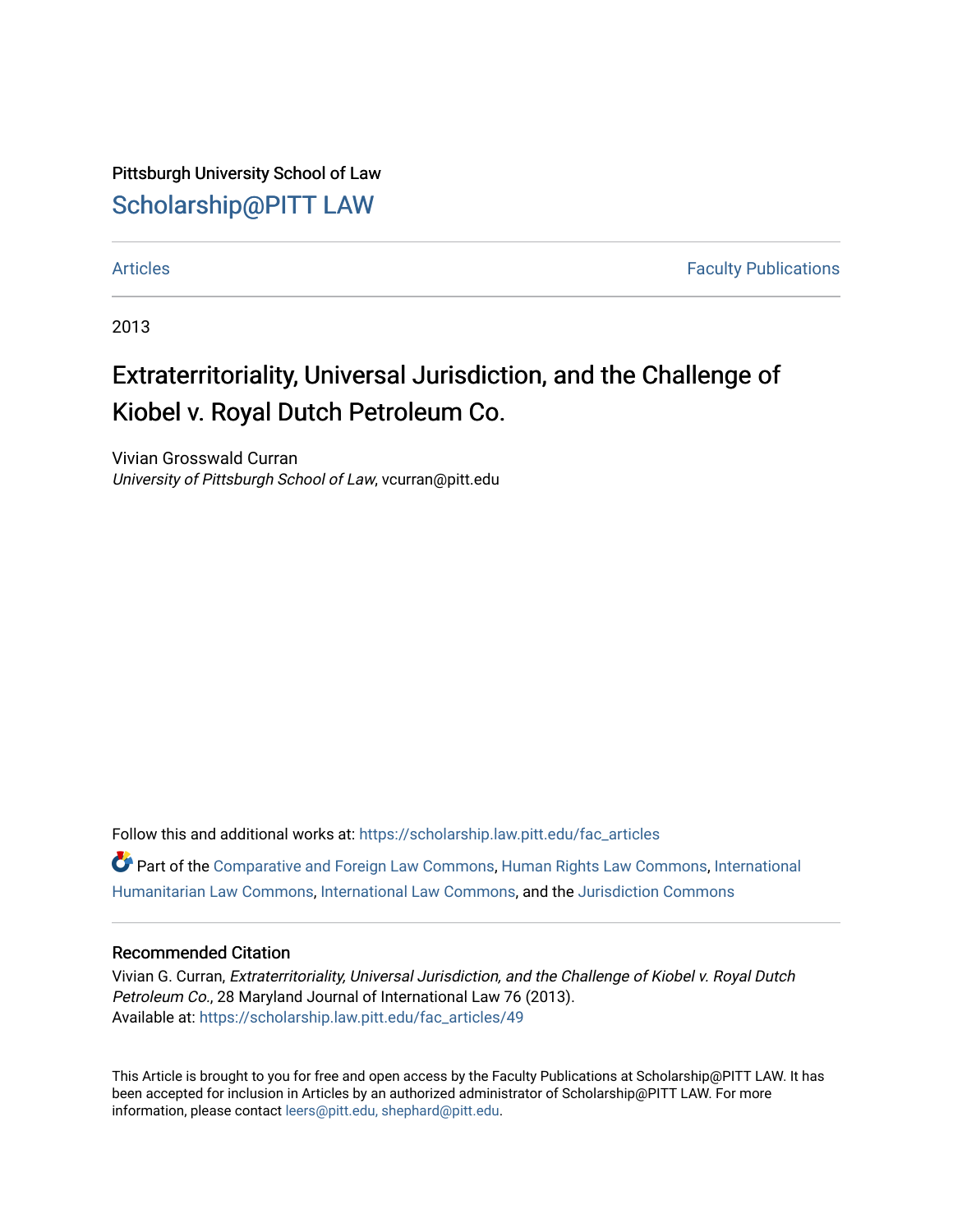## **Extraterritoriality, Universal Jurisdiction, and the Challenge** *of Kiobel v. Royal Dutch Petroleum Co.*

## VIVIAN GROSSWALD CURRAN<sup>t</sup>

#### **INTRODUCTION**

Extraterritoriality and universal jurisdiction have both overlapping and distinct characteristics. An attribute they share with the Alien Tort Statute  $(ATS)^{1}$  is that the more one tries to pin down their definitions, the more entangled one becomes in intersections among the international, transnational, and national, as well as in varying understandings of each. This situation might be compared to "div[ing] into the fog."  $\frac{2}{3}$ 

Many thought that the **U.S.** Supreme Court would address extraterritoriality under the ATS in *Sarei v. Rio Tinto, PLC*,<sup>3</sup> a case whose petition for certiorari was already filed at the time the Court heard oral arguments in *Kiobel v. Royal Dutch Petroleum Co.4* on what should have been the issue of corporate liability under the **ATS.5** The first issue framed in the *Rio Tinto* petition for certiorari

t Distinguished Faculty Scholar, Professor of Law, University of Pittsburgh School of Law. Unless otherwise indicated, translations are mine.

**<sup>1. 28</sup> U.S.C. § 1350 (2006).**

*<sup>2.</sup> See* Christian Atias, *The Distinction Between Patrimonial and Extra-Patrimonial Rights in the Economic Analysis of the Law,* **HENRI CAPITANT** L. REv. (Dec. **1,** 2010), http://henricapitantlawreview.org/article.php?lg=en&id=254 (quoting **MICHEL VILLEY, LE DROIT ET LES DROITS DE L'HOMME (1983)).**

**<sup>3. 671</sup> F.3d 736** (9th Cir. **2011)** (en banc), *cert. granted, vacated and remanded,* **133 S.** Ct. **1995 (2013),** *dismissed on other grounds,* Nos. **02-56256, 02-56390, 09-56381, 2013** WL **3357740** (9th Cir. June **28, 2013).**

<sup>4.</sup> **133 S.** Ct. **1659 (2013).**

**<sup>5.</sup>** On appeal from the Second Circuit, the issues presented before the Supreme Court were:

**<sup>1.</sup>** Whether the issue of corporate civil tort liability under the Alien Tort Statute **("ATS"), 28 U.S.C. § 1350,** is a merits question, as **it** has been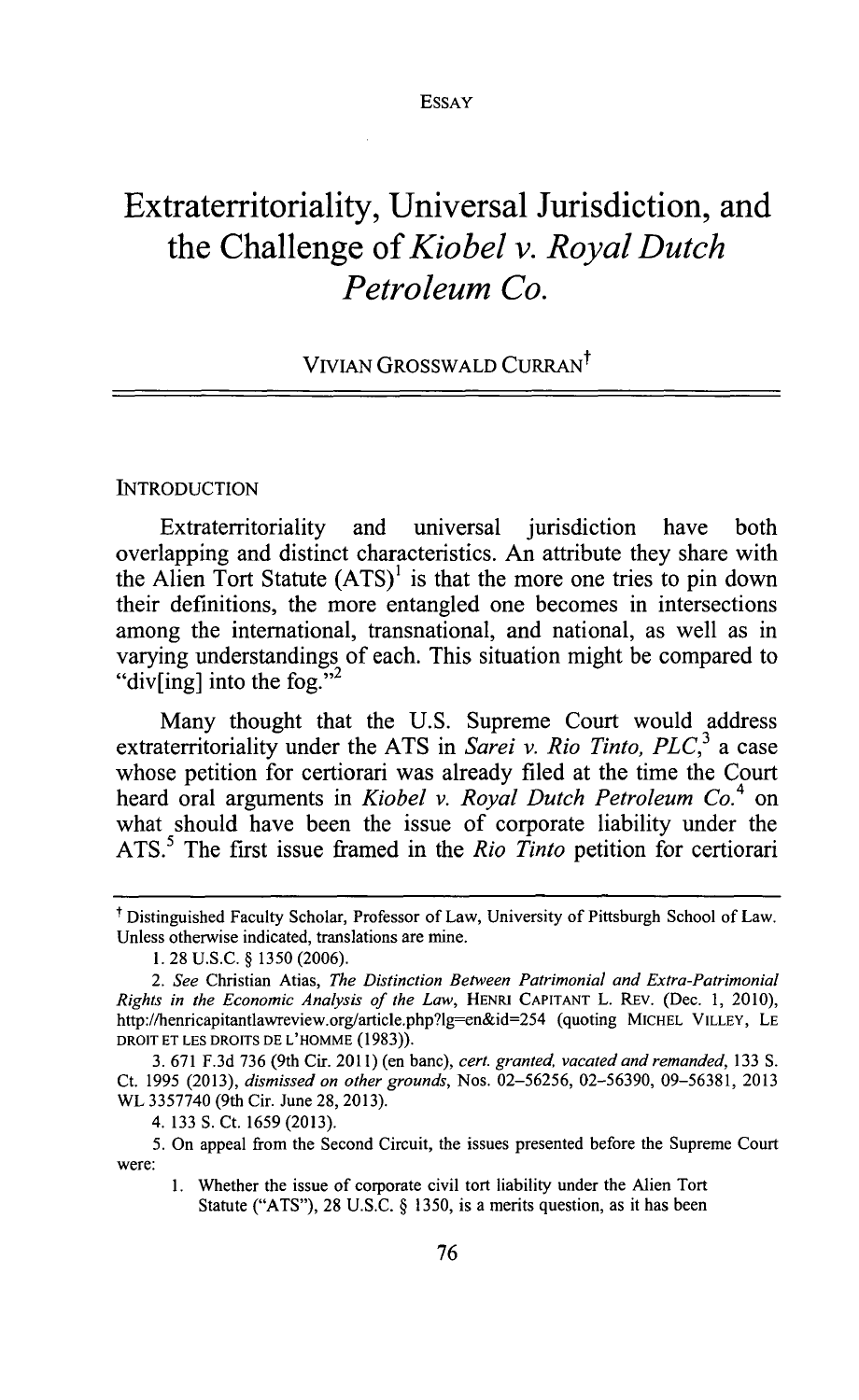#### **2013]** THE **CHALLENGE** OF *KIOBEL* **77**

was "[w]hether **U.S.** courts should recognize a federal common law claim under the **ATS** arising from conduct occurring entirely within the jurisdiction of a foreign sovereign, especially where the claim addresses the foreign sovereign's own conduct on its own soil toward its own citizens." Already at the first *Kiobel* oral argument, the Court seemed noticeably more interested in asking questions about extraterritoriality and foreign law than about corporate liability.<sup>7</sup> A few days later, the Court ordered a second reargument of *Kiobel* on the sole issue of **ATS** extraterritorial jurisdiction.

#### **I.** EXTRATERRITORIALITY

#### *A. International Law*

The rationale against the extraterritorial application of law arises from the tenet that respect for the equal sovereignty of all nations requires interdiction against the extraterritorial application of the laws of any one nation.9 Under traditional international law, it is indeed a basic point of departure that national law is territorial and has no legal effect beyond its geographical borders, and that States violate international law if they exercise extraterritorial jurisdiction over foreign conduct that does not affect matters in their territory.<sup>10</sup>

> treated **by** all other courts prior to the decision below, or an issue of subject matter jurisdiction, as the court of appeals held for the first time.

2. Whether corporations are immune from tort liability for violations of the law of nations such as torture, extrajudicial executions or genocide, as the court of appeals decision provides, or if corporations may be sued in the same manner as any other private party defendant under the **ATS** for such egregious violations, as the Eleventh Circuit has explicitly held.

Petition for Writ of Certiorari at i, *Kiobel,* **133 S.** Ct. **1659** (No. **10-1491).**

- **6.** Petition for a Writ of Certiorari at i, *Rio Tinto,* **671 F.3d 736** (No. 11-649).
- *7. See* Transcript of Oral Argument, *Kiobel,* **133 S.** Ct. **1659** (No. 10-1491).

**8.** On March **5,** 2012, the Court ordered the parties to brief for reargument on: "Whether and under what circumstances the Alien Tort Statute, **28 U.S.C. § 1350,** allows courts to recognize a cause of action for violations of the law of nations occurring within the territory of a sovereign other than the United States." Kiobel v. Royal Dutch Petroleum Co., **132 S.** Ct. **1738** (2012) (mem.).

**9. ANTONIO CASSESE, INTERNATIONAL LAw 53 (2d** ed. **2005).**

*10. See IAN* **BROWNLIE, PRINCIPLES OF PUBLIC INTERNATIONAL LAw 309** (7th **ed. 2008)** ("The governing principle is that a state cannot take enforcement measures on the territory of another state without the consent of the latter."); 1 **EMMERICH DE VATrEL, LE DROIT DES GENS OU PRINCIPES DE LA LOI NATURELLE APPLIQUES A LA CONDUITE ET AUX AFFAIRES DES NATIONS ET DES SOUVERAINS §§ 16, 36-37** (Paris, Librairie de Guillaumin et Cie **1863)** (analyzing **nations as the** moral equivalents of individuals, concluding that no nation may oblige any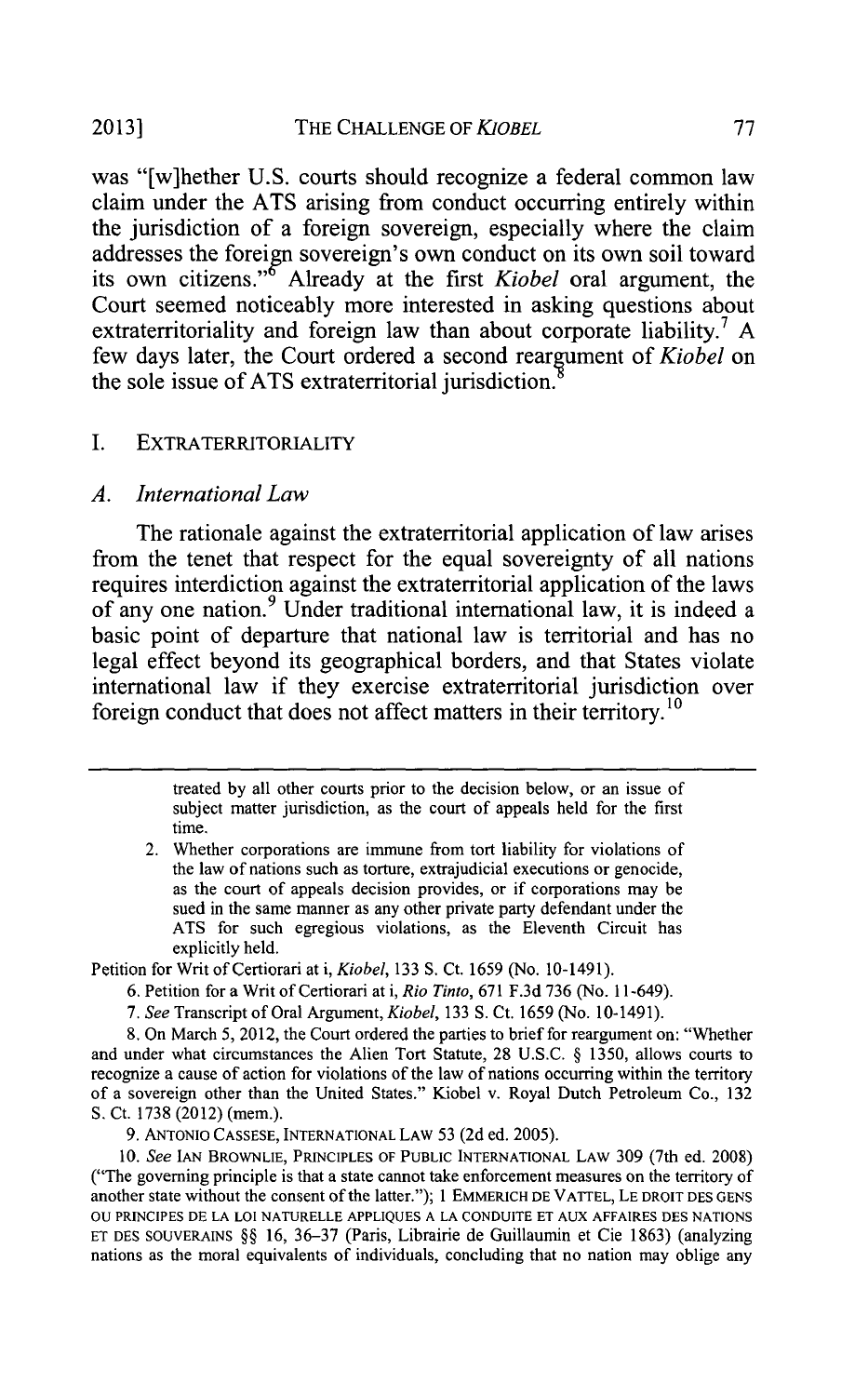Emmerich de Vattel, whose impact on **U.S.** law was profound and formative through his four-volume work on *The Law of Nations,* as it usually is translated, a more modem translation of which would be "customary international law," also underscored the right of each nation to be free from the interference of any other, even if it chooses to behave in a manner deemed savage **by** others, so long as it does so within its own borders." Vattel criticized Hugo Grotius, the Dutch jurist, for taking the view that there was a right to perfect one's neighbor in spite of itself: "Has not Grotius become aware that **...** his view opens the door to all of the furor of enthusiasm and fanaticism, and furnishes the zealous with endless pretexts?"<sup>12</sup>

In **1912,** Oppenheim's seminal treatise on international law explained that "[sltates possessing independence and territorial as well as personal supremacy can naturally extend or restrict their jurisdiction as far as they like. However, as members of the Family of Nations and International Persons, the States must exercise selfrestraint in the exercise of this natural power in the interest of one another."13 He further concluded that "[n]o right for a State to extend its jurisdiction over acts of foreigners can be said to have grown up under the Law of Nations. **. . ."l4**

The situation slowly changed, however. According to the French Legal Scholar, Mireille Delmas-Marty, the break occurred not with the end of the Second World War or the Nuremberg Trials, but with the end of the First World War and the Treaty of Versailles, which made Kaiser Wilhelm judicially subject to extradition,<sup>15</sup> despite the fact that the Dutch government would refuse extradition.<sup>16</sup> However, in **1927,** less than a decade after the First World War, the Permanent

**13. 1** L. **OPPENHEIM, INTERNATIONAL** LAW: **A** TREATISE 201-02 **(2d** ed. **1912).**

*14. Id.* at 204.

**15.** Mireille Delmas-Marty, *La responsabilit6 pdnale en dchec: prescription, amnistie, immunitis, in* **JURIDICTIONS NATIONALES ET** CRIMES INTERNATIONAUX **613** (Antonio Cassese **&** Mireille Delmas-Marty eds., 2002).

**16. CASSESE,** *supra* note **9,** at *453-54.*

other to conduct itself as it did not decide independently); *see also* **RESTATEMENT** (THIRD) OF THE **FOREIGN** RELATIONS LAW OF THE **UNITED STATES §§** *402-404; Developments in the Law: Extraterritoriality,* 124 HARV. L. REv. **1226, 1280 (2011).**

**<sup>11.</sup>** 2 VATTEL, *supra* note **10, §** *7; see* Charles *G.* Fenwick, *The Authority of Vattel,* **8** AM. POL. SC. REv. *375,* **385** (1914).

<sup>12. 2</sup> VATTEL, *supra note* **10, § 7.** Author's Note: **I** *translated "enthousiasme" as* "enthusiasm," but, given the context, imagine that in the eighteenth century, the French word connoted something closer to fanaticism.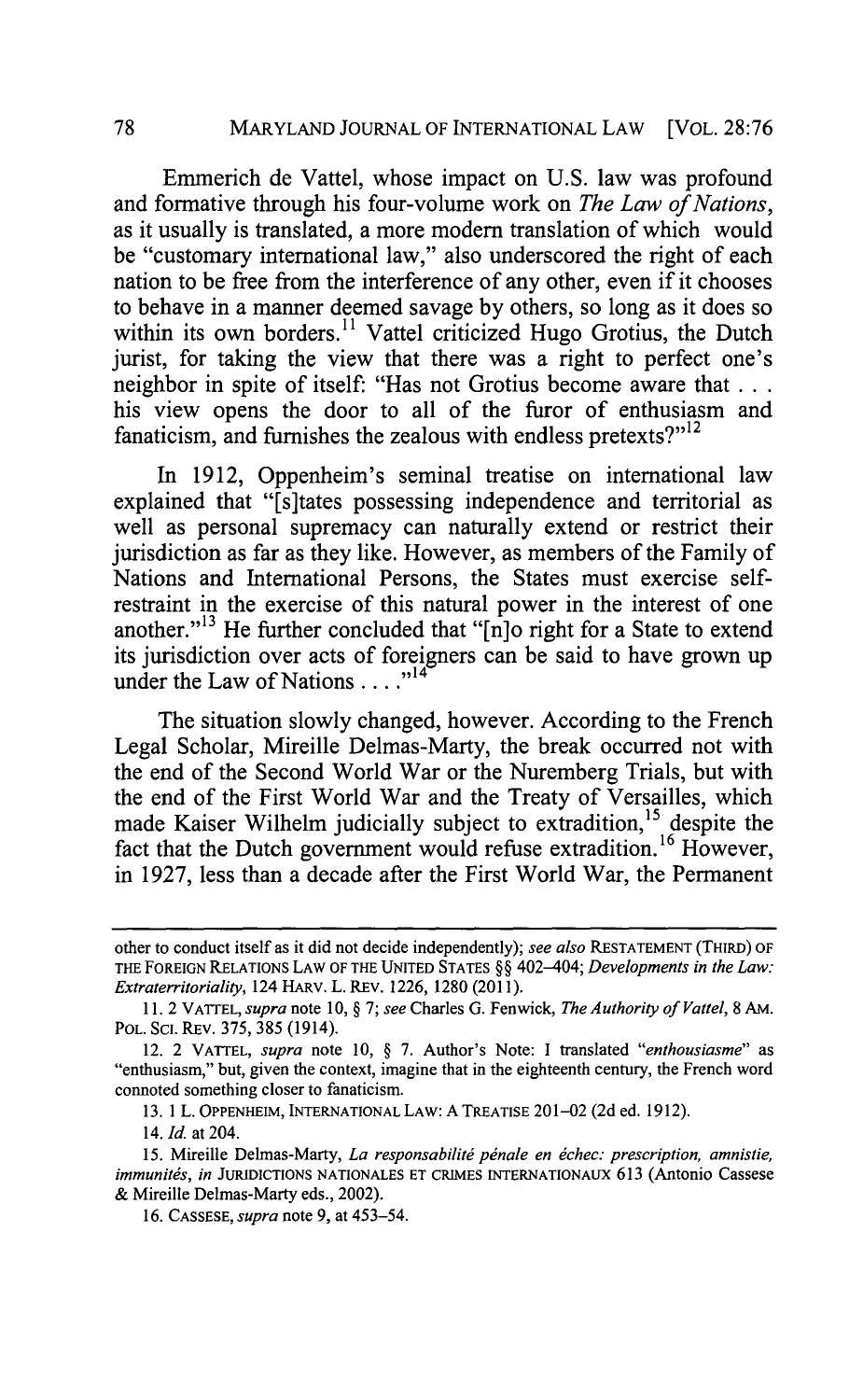Court of International Justice stated in the often-quoted *Lotus* case that,

> [flar from laying down a general prohibition to the effect that States may not extend the application of their laws and the jurisdiction of their courts to persons, property and acts outside their territory, it leaves them in this respect a wide measure of discretion which is only limited in certain cases **by** prohibitive rules; as regards other cases, every State remains free to adopt the principles which it regards as best and most suitable.<sup>17</sup>

*Lotus's* correct interpretation and significance is a hotly debated issue today, but the successor International Court of Justice has not repudiated the principle articulated above, although it gave the following qualification in *Barcelona Traction:*

> It is true that .. **.** international law .. **.** leaves to States a wide discretion. **.** . **.** It does however *(a)* postulate the *existence* of limits **. ..** and *(b)* involve for every State an obligation to exercise moderation and restraint as to the extent of the jurisdiction assumed **by** its courts in cases having a foreign element, and to avoid undue encroachment on a jurisdiction more properly appertaining to, or more appropriately exercisable **by,** another State.<sup>18</sup>

In particular, *Lotus* endorses a State's right to prescribe extraterritorially, distinguishing between prescribing and enforcing.<sup>19</sup>

It has been observed that the international legal system endorses relativism **by** virtue of the principle of equal national sovereignty, since each State's distinct values and norms are accorded equal validity.<sup>20</sup> At the same time, on a philosophical level, the international legal order embraces the abstract universalism of reason

**<sup>17.</sup> S.S.** "Lotus" (Fr. v. Turk.), **1927 P.C.I.J.** (ser. **A)** No. **10,** at **19** (Sept. **7).**

**<sup>18.</sup>** Barcelona Traction, Light and Power Co. (Belg. v. Spain), **1970 I.C.J. 3, 105** (Feb. **5)** (separate opinion of Judge Fitzmaurice).

*<sup>19.</sup> See Lotus,* **1927 P.C.I.J.** at **19;** *see also* Donald Francis Donovan **&** Anthea Roberts, *The Emerging Recognition of Universal Civil Jurisdiction, 100* AM. **J. INT'L.** L. 142, 142 **& n.2 (2006).**

*<sup>20.</sup> See, e.g.,* **MIREILLE DELMAS-MARTY, ETUDES JURIDIQUES ET COMPARATIVES ET INTERNATIONALISATION DU DROIT 52 (2003).**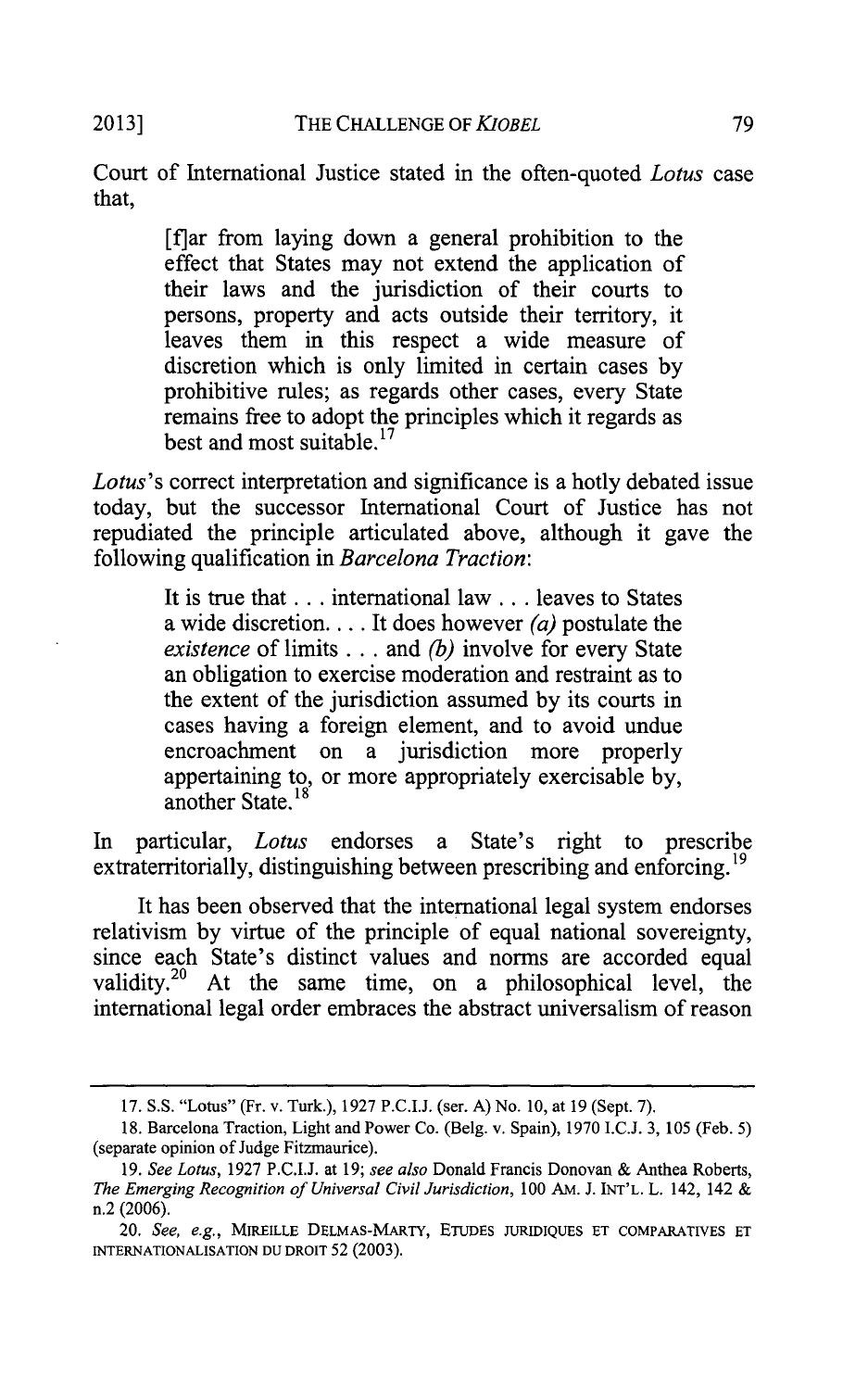that undergirds natural law.<sup>21</sup> Delmas-Marty advocates pluralism without relativism, and suggests that "pluralism has its limits." $^{22}$ 

#### *B. United States Law*

**U.S.** courts apply a long-standing presumption against the extraterritorial effect of federal laws.<sup>23</sup> An instance of vigorous application came in 2010 in *Morrison v. National Australia Bank* Ltd.<sup>24</sup> a securities case involving foreign plaintiffs, a foreign defendant, and securities sold on a foreign stock exchange. The Supreme Court ruled that Section **10(b)** of the Securities and Exchange Act did not encompass the case under consideration.<sup>25</sup> The Court first reasoned that "when a federal statute gives no clear indication of an extraterritorial application, it has none," $26$  and that Section **10(b)** of the statute was primarily focused on the acts of purchase and sale, none of which had occurred in the United States in the case at issue. 27 Five Justices limited Section **10(b)** to "the purchase of such a security listed on an American stock exchange, and the purchase or sale of any other security in the United States." $^{28}$ 

The next year, in *J. McCyntire Machinery, Ltd. v. Nicastro*<sup>29</sup> the Supreme Court found that a New Jersey court lacked jurisdiction over a British company, which had sold a product it manufactured to a separately owned company in Ohio for distribution in the United States.<sup>30</sup> More specifically, the Court rejected the defendant's jurisdictional argument that jurisdiction was established **by** the defendant's product placement in the stream of commerce, which targeted U.S. consumers.<sup>31</sup> The Court found, rather, that the absence of any other business contacts between the manufacturer and the forum state of New Jersey was insufficient to constitute "activities in New Jersey that reveal an intent to invoke or benefit from the

 $21.$  *Id.* 

<sup>22.</sup> *Id. at* 120.

*<sup>23.</sup> See* Foley Bros. v. Filardo, **336 U.S. 281, 285** (1949).

<sup>24.</sup> **130 S.** Ct. **2869** (2010).

**<sup>25.</sup>** *Id.at* **2881** (citing United States v. O'Hagan, **521 U.S.** 642, *651* **(1997)).**

**<sup>26.</sup>** *Id. at* **2878.**

**<sup>27.</sup>** *Id. at* **2888.**

**<sup>28.</sup>** *Id.*

**<sup>29. 131</sup> S.** Ct. **2780 (2011).**

<sup>30.</sup> Id. at 2790-91.

**<sup>3</sup>** *1. Id.*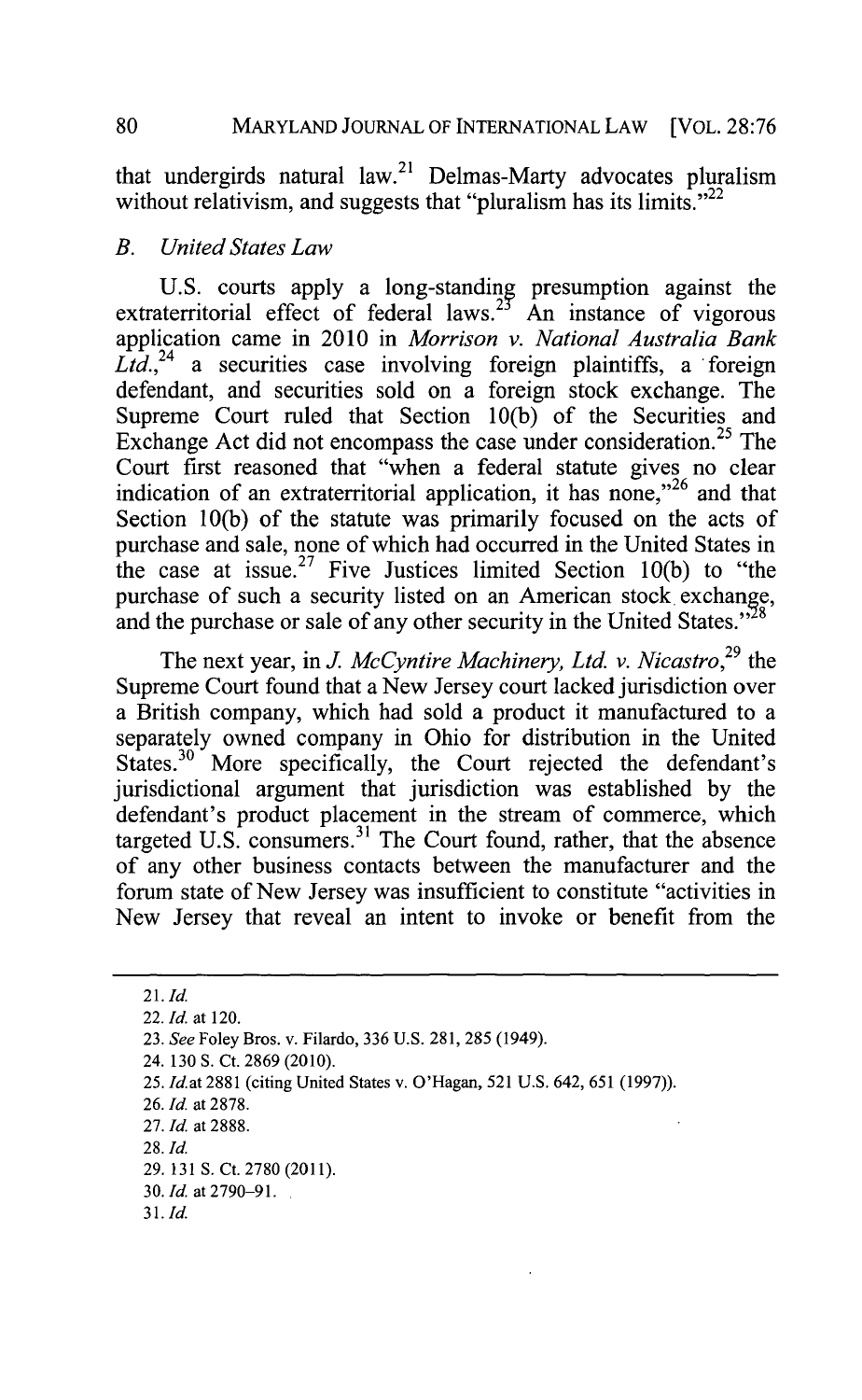protection of its laws."<sup>32</sup>

One perspective on the contemporary trend is that the United States has been demonstrating "[i]ncreasing hostility towards extraterritorialism [and that this has] culminated in *Kiobel* **. . ."33** *Morrison* involved an alleged "manipulative or deceptive device or contrivance  $\ldots$   $\ldots$  <sup>334</sup> "in connection with the purchase or sale of any security registered on a national securities exchange or any security not so registered **. . .** *."3 Nicastro* involved product liability in a personal injury case when a New Jersey metal worker injured his hand while using defendant's product, a shearing machine.<sup>36</sup> Although the Supreme Court majority in *Kiobel* evoked this line of cases in reasoning that the **ATS** can have no extraterritorial application in foreign-cubed cases, neither *Morrison nor Nicastro,* unlike *Kiobel*, involved universal jurisdiction, or, thus, the grave human rights violations that **ATS** jurisdiction signifies: *jus cogens* crimes.

In theory, universal jurisdiction must imply extraterritoriality, but only to a strictly limited category of cases. It is this last factor that would distinguish **ATS** cases, which **by** statutory requirement are limited to violations of the law of nations or a treaty of the United States, 37 except for the fact that the current era of **ATS** suits, unlike the prior ones, has focused primarily on multinational corporate defendants.<sup>38</sup> Thus, although *Morrison* and *Nicastro* did not deal with *jus cogens* violations, contemporary United States universal jurisdiction cases do deal with corporations.

*In Kiobel,* the Second Circuit would have allowed universal jurisdiction and extraterritoriality to proceed unabatedly, so long as the corporate defendant could be shielded from liability.<sup>39</sup> In 2010, the Second Circuit held that corporate defendants were not liable under the **ATS,** and that same year, the Supreme Court decided

**37. 28 U.S.C. § 1350 (2006).**

*<sup>32.</sup> Id. at* **2791.**

**<sup>33.</sup>** Jodie **A.** Kirshner, *Why Is the U.S. Abdicating the Policing of Multinational Corporations to Europe?: Extraterritorialism, Sovereignty and the Alien Tort Statute, 30* **BERKELEY J. INT'L** L. **259,** 274 (2012). This prescient comment was made before the Supreme Court's decision in *Kiobel.*

<sup>34.</sup> Morrison v. Nat'l Austl. Bank Ltd., **130 S.** Ct. **2869, 2881** (2010).

*<sup>35.</sup> Id.*

*<sup>36.</sup> Nicastro,* **131 S.** Ct. at **2786.**

*<sup>38.</sup> See infra* notes 48-52 and accompanying text.

**<sup>39.</sup>** Kiobel v. Royal Dutch Petroleum Co., **621 F.3d 111,** 121-22 **(2d** Cir. *2010), aff'd,* **133 S.** Ct. **1659 (2013).**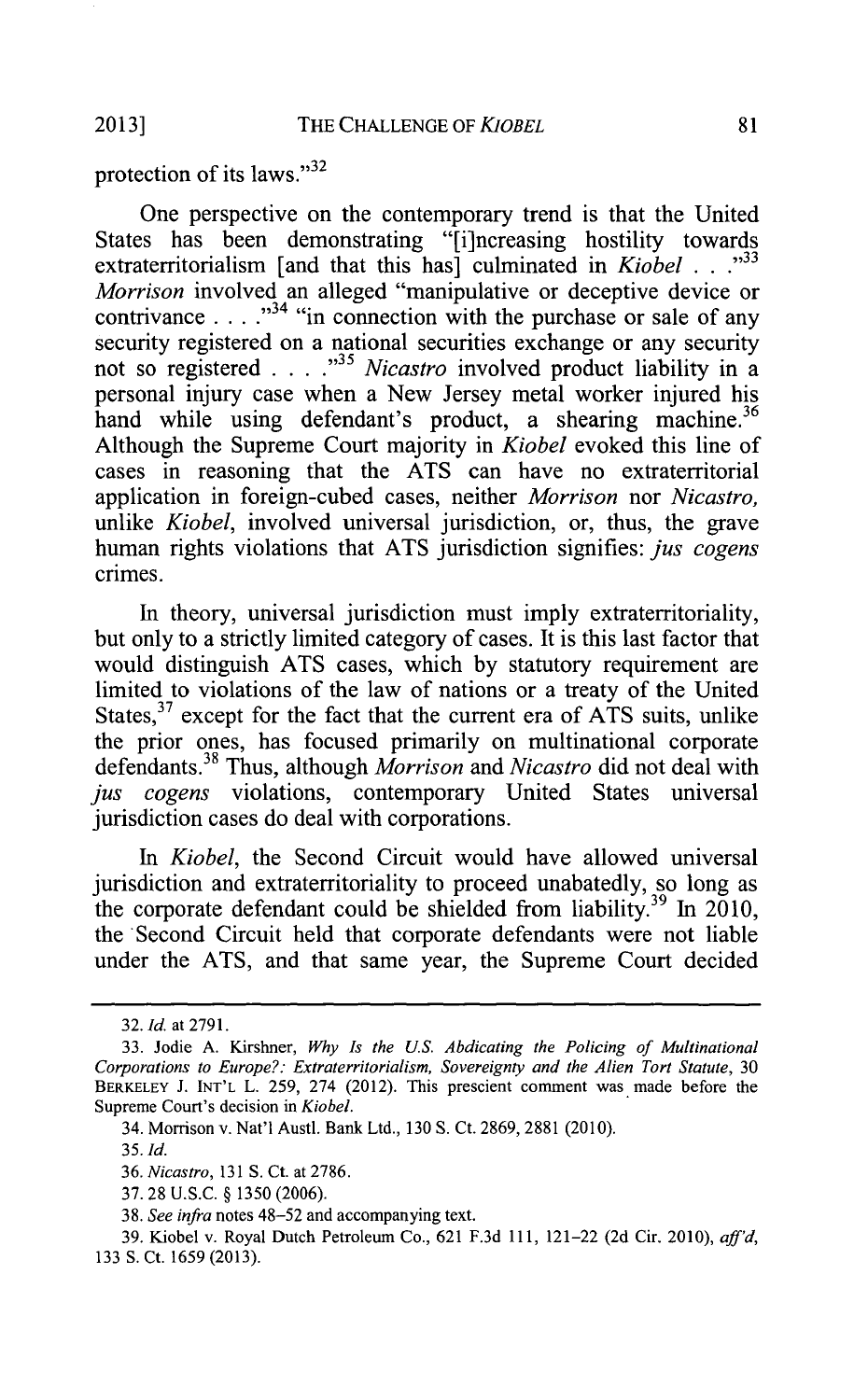*Citizens United v. FEC*,<sup>40</sup> finding that corporations, like natural people, had a First Amendment right of free expression.<sup>41</sup> When the Court granted certiorari in *Kiobel,* the issue on appeal was whether corporations could be held responsible as ATS defendants.<sup>42</sup> The Court decided to change the issue to that of extraterritoriality under the **ATS** sua sponte, and it found that it did not need to consider the first question, having decided the second one. $43$ 

In light **of** *Citizens United,* it is possible that the Court preferred to examine whether there was a basis for limiting the **ATS'** scope other than the corporate nature of the defendant, in the event that it decided to limit the **ATS,** even though the Ninth Circuit had addressed extraterritoriality in *Rio Tinto* and a petition for certiorari was pending on that very issue before the Court in that case,<sup>44</sup> while *in Kiobel* the Second Circuit had only skimmed the issue of extraterritoriality.<sup>45</sup> After deciding *Kiobel*, the Court vacated its writ of certiorari in *Rio Tinto* and remanded the case for further consideration in light of *Kiobel.46* Not only did the majority in the end decline to adjudicate the issue of corporate liability, but it also analyzed extraterritoriality outside of the context of universal jurisdiction.

### II. **UNIVERSAL JURISDICTION**

Universal jurisdiction, arising from the idea that some crimes are so repugnant to all humankind that any nation may try the perpetrators, has made an important inroad into the principle against extraterritoriality. It has been said that

> universal jurisdiction [is] founded on the sheer heinousness of certain crimes, such as genocide and torture, which are universally condemned and which

<sup>40.</sup> **130 S.** Ct. **876** (2010).

*<sup>41.</sup> Id.* at **913.**

<sup>42.</sup> Petition for Writ of Certiorari, *supra note* **5,** at i.

*<sup>43.</sup> Kiobel,* **133 S.** Ct. at **1669.**

<sup>44.</sup> Petition for Writ of Certiorari, *supra note* **5.**

*<sup>45.</sup> See* Kiobel v. Royal Dutch Petroleum Co., **621 F.3d** 111 **(2d** Cir. 2010), *af'd, <sup>133</sup>* **S.** Ct. **1659 (2013).**

<sup>46.</sup> Rio Tinto, PLC, v. Sarei, **133 S.** Ct. **1995 (2013)** (mem.). On June **28, 2013,** in accordance with the Supreme Court remand for a ruling consistent with its opinion in *Kiobel,* the Ninth Circuit affirmed the district court's dismissal of the suit against Rio Tinto in an order without an opinion. *Id.*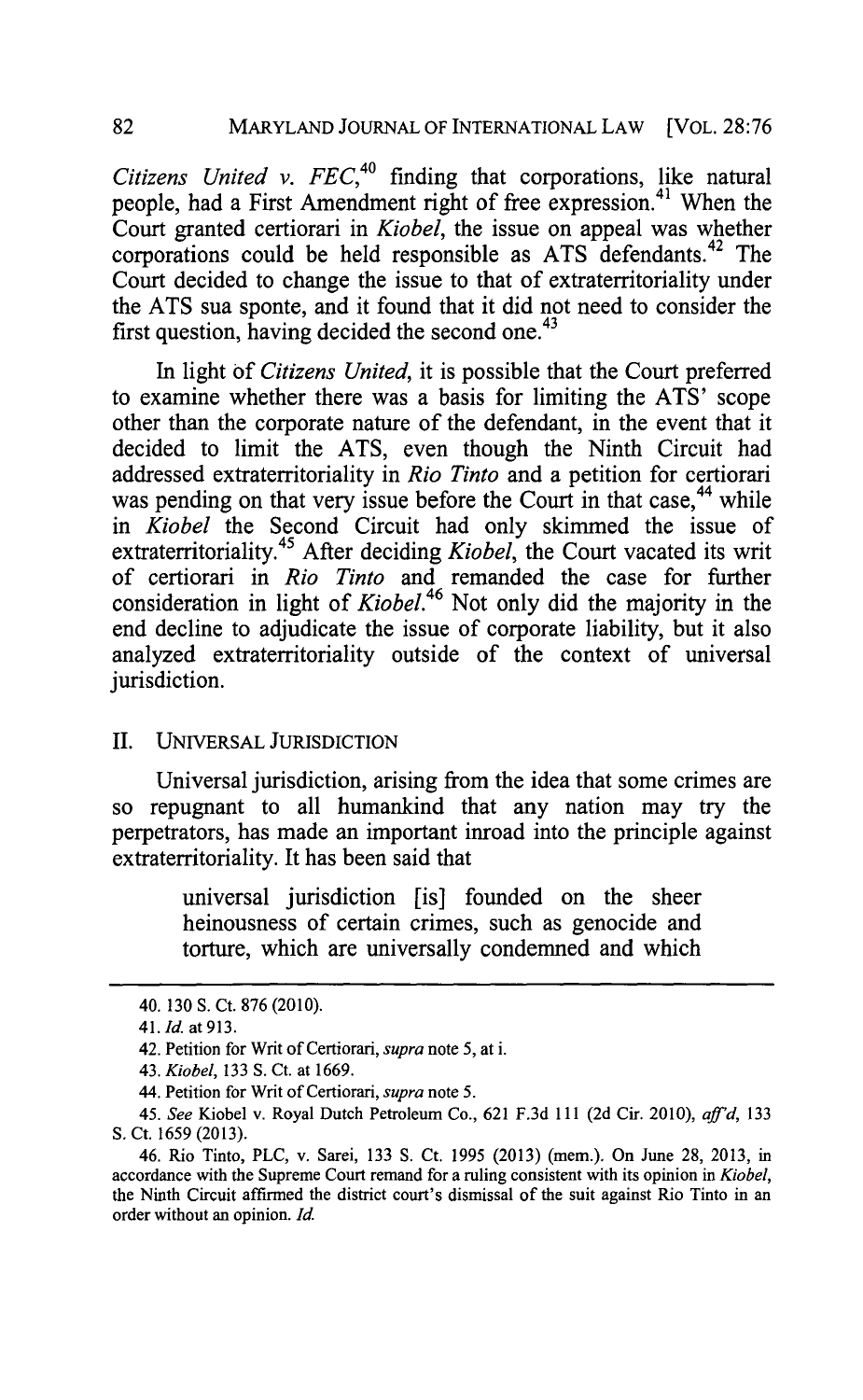every state has an interest in repressing even in the absence of traditional connecting factors.. . **.** [T]hough subject to evolution, the roster of crimes presently covered **by** universal jurisdiction includes **. . .** genocide, torture, some war crimes, and crimes against humanity.<sup>47</sup>

In reality, contemporary universal jurisdiction cases, such as the Nuremberg trial cases, reflect a high frequency of cooperation, participation, and even incitement **by** States in which the alleged harms occurred. Indeed, in the case that reincarnated the **ATS** after a dormancy of two centuries, *Filártiga v. Peña-Irala*,<sup>48</sup> as well as those that characterized the first generation of modern **ATS** cases, defendants were State actors of foreign States.<sup>49</sup> In the subsequent decades, when multinational corporations became the primary defendants,<sup>50</sup> State actors of the States in which the alleged *jus cogens* violations occurred often were alleged to be complicit or, as *in Kiobel,* the corporate defendants complicit in crimes committed **by** foreign State actors.<sup>51</sup> Consensus concerning the universality of the evil involved in *jus cogens* crimes provides justification for the theory of making jurisdiction universal, but logic alone makes clear that there would be no need for universal jurisdiction if the States in which the crimes are committed were not themselves often complicit or, worse, the instigators and primary perpetrators.

### III. THE **CHALLENGE** OF *KIOBEL*

*Kiobel* involved more than international and **U.S.** law; it also involved foreign domestic law and, as a consequence, questions of comparative law. **A** key concern of the Court during both oral arguments seemed to focus around the United States being alone in allowing civil, as opposed to criminal, jurisdiction in an exercise of extraterritorial universal jurisdiction.<sup>52</sup> The Court repeatedly inquired about the practice of other countries, and a perusal of amicus briefs

*<sup>47.</sup>* Donovan **&** Roberts, *supra* note **19,** at 143.

<sup>48.</sup> **630 F.2d 876 (2d** Cir. **1980).**

<sup>49.</sup> *See Factsheet: Alien Tort Statute,* CTR. FOR **CONST.** RTs., http://ccrjustice.org/leammore/faqs/factsheet%3A-alien-tort-statute (last visited Mar. *6,* **2013).**

*<sup>50.</sup> See* Doe v. Unocal, **27** F. Supp. **2d** 1174 **(C.D.** Cal. **1998),** *aff'd,* 248 **F.3d 915** (9th Cir. 2001). *Doe* was the first time a suit against a multinational corporation proceeded. *Id.*

*<sup>51.</sup>* Kiobel v. Royal Dutch Petroleum Co., **621 F.3d 111,** 124 **(2d** Cir. 2010), *aff'd,* **133 S.** Ct. *1659* **(2013).**

*<sup>52.</sup> See* Transcript of Oral Argument, *supra* note **7;** Transcript of Oral Reargument, *Kiobel,* **133 S.** Ct. **1659** (No. **10-1491).**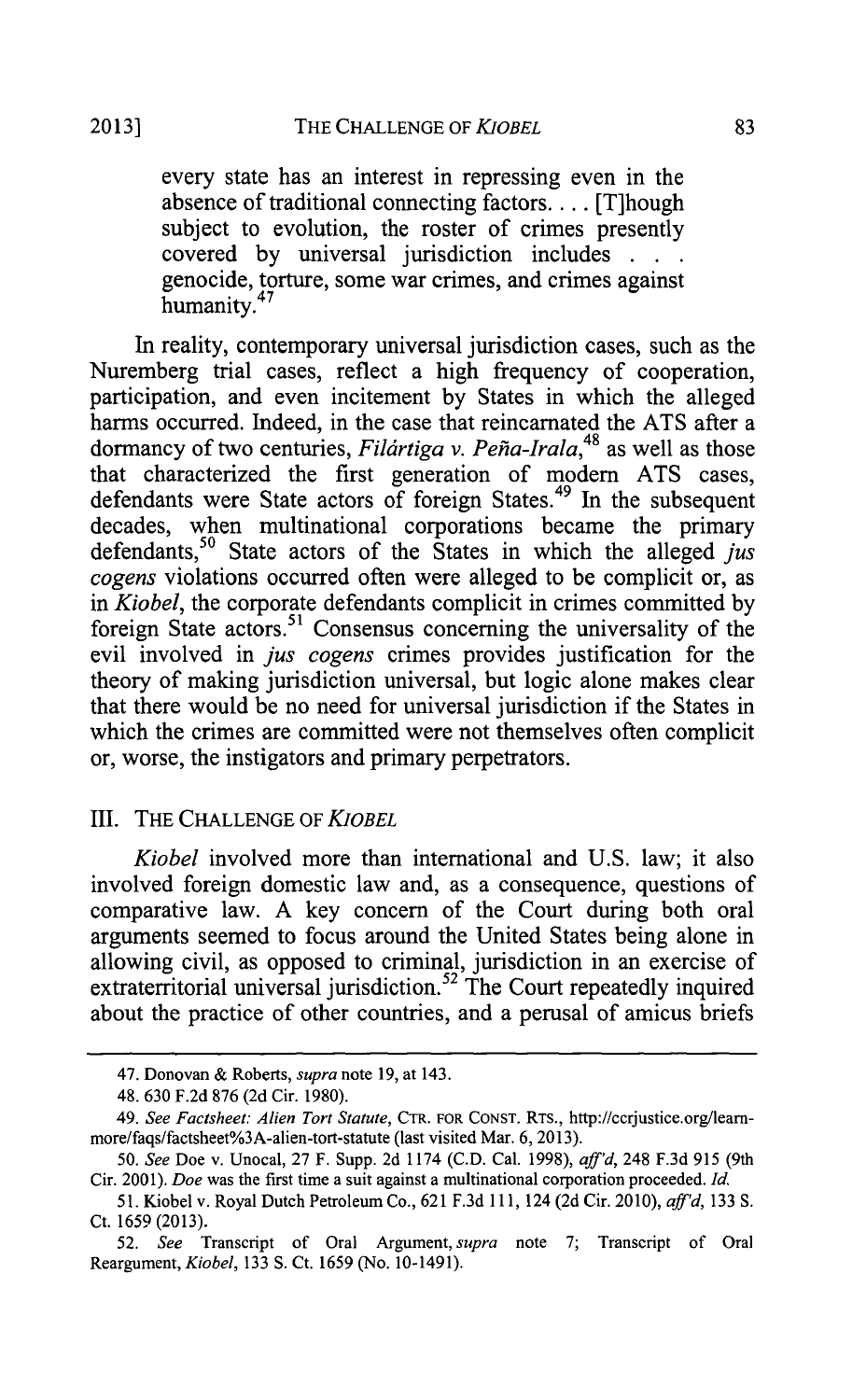filed on behalf of defendants reflects many amici authors arguing that the extraterritorial exercise of civil universal jurisdiction would be a breach of international law  $^{53}$ 

*Kiobel* presents the challenge of crossing legal cultures and categories. Just as the linguistic level is replete with false friends, <sup>54</sup>**so** too at the legal level, appearances and categorizations are deceptive. Our courts are in an open struggle with their manner of accessing foreign law, as the three opinions of the Seventh Circuit in *Bodum* USA, Inc. v. La Cafetière, Inc.<sup>55</sup> illustrated in 2010. Judges Easterbrook and Posner set forth reasons against using party experts as the favored method of understanding applicable law, despite their jurisdiction's favoring that method, while their colleague, Judge Wood, disagreed.56

*Kiobel's* foreign or comparative law element was not immediately apparent. As an **ATS** case, it naturally raised issues relating to a domestic federal statute. Since the **ATS** expressly deals with violations of the law of nations, or customary international law, the case also concerned international law. International law, however, ultimately is an issue of how States mutually understand agreements between themselves, and the standards that govern the international legal system-the *ordre public.* It is perhaps worth noting at the outset that, with respect to international legal standards, according to Sir Ian Brownlie, "in principle [there is] no difference between the problems created **by** the assertion of criminal and civil jurisdiction over aliens."57 *At Kiobel's* second oral argument, those Justices

**<sup>53.</sup>** Defendants (respondents) also made this argument. The respondent's brief and amici briefs are available from the American Bar Association. *Preview of United States Supreme Court Cases: Kiobel v. Royal Dutch Petroleum Co.,* AM. **BAR** Ass'N, http://www.american bar.org/publications/preview home/l0-1491.html (last visited Mar. **31, 2013).**

<sup>54.</sup> Author's Note: For example, the French *dventuel* and German *eventuell mean* possible, not eventual in English; additionally, the French *actuel* and German *aktuell mean* current, not actual in English.

*<sup>55.</sup>* **621 F.3d** 624 (7th Cir. 2010).

**<sup>56.</sup>** *Id.* at **628-29** (arguing, for the majority, against the use of experts because French law is widely available in English); *id.* at **631-32** (Posner, **J.,** concurring) (arguing that the court is not limited to relying on testimony to determine foreign law); *id* at **638-39** (Wood, **J.,** concurring) (arguing that expert testimony may be necessary in order to avoid misinterpretation through translation). For an overview of the *Bodum* debate, see Frederick Gaston Hall, *Not Everything Is As Easy As a French Press: The Dangerous Reasoning of the Seventh Circuit on Proof of Foreign Law and a Possible Solution,* 43 **GEO. J. INT'L.** L. 1457, 1464-73 (2012).

**<sup>57.</sup>** BROWNLIE, *supra note* **10,** at **300.**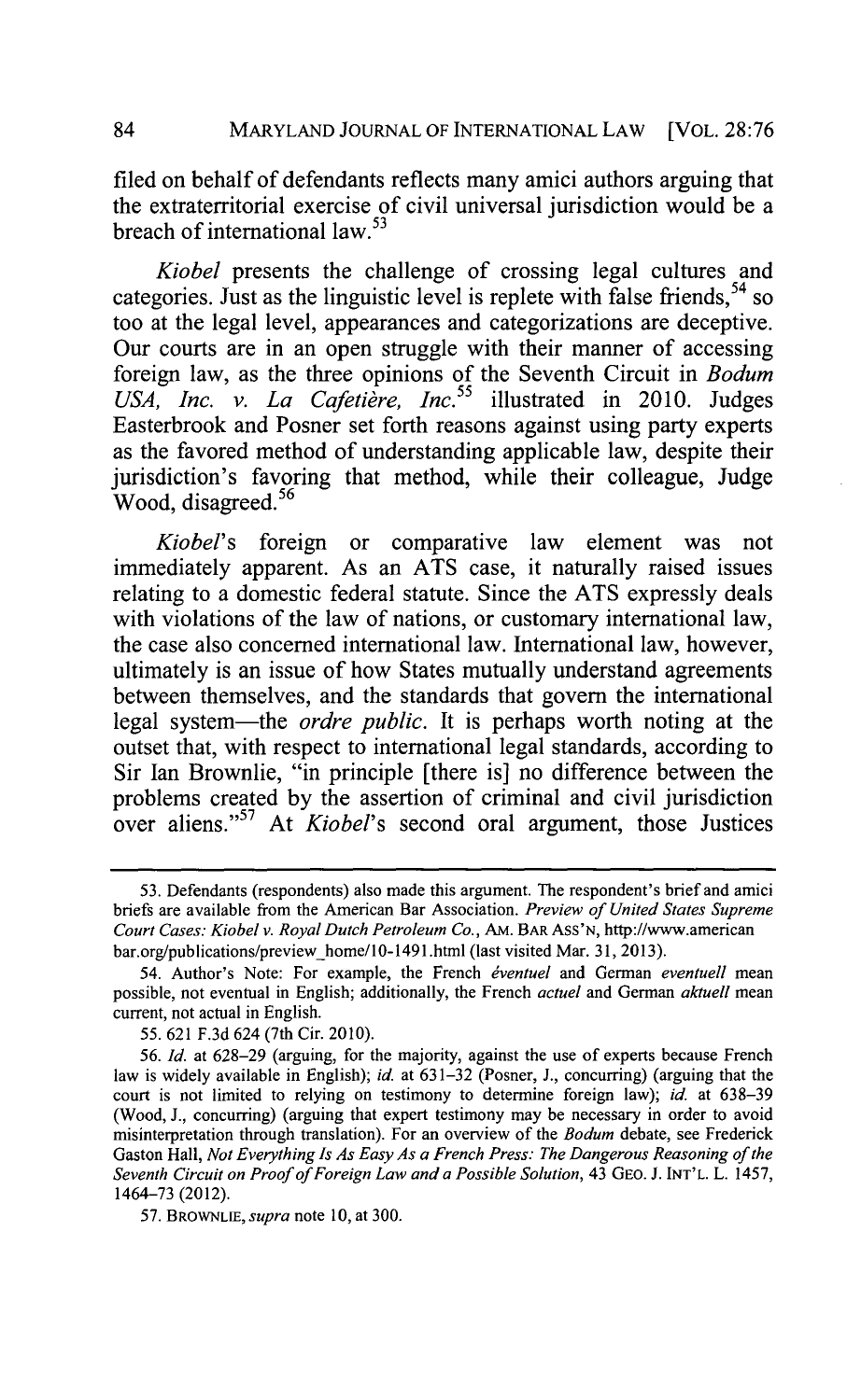concerned about the United States' not applying a unique law extraterritorially<sup>58</sup> asked questions from a common law extraterritorially<sup>58</sup> asked questions from a understanding of the meaning and function of civil and criminal law, and from an assumption that this understanding was the same as that of the rest of the world, or of the rest of the "civilized nations," since theirs is the practice the Court attends to in determining **ATS** standards. 59 In fact, the States looked to in *Kiobel* were primarily Western European nations, principally Germany and France.<sup>60</sup> The Netherlands and Britain were referred to inasmuch as petitioners argued that they have civil universal jurisdiction,  $61$  while respondents argued to the contrary, pointing out that both of those governments had filed amicus briefs objecting to **U.S.** civil extraterritorial jurisdiction. $62$ 

At a basic level, the civil and common law nations differentiate between the concept of a criminal and a civil offense in a comparable manner. Murder, for example, is a criminal offense in both systems, unintentional torts a civil offense in both. Some acts have been categorized as criminal offenses in one system and civil in another, such as defamation, traditionally a criminal offense in civilian States and a civil one in common law States, but that categorization under the influence of globalization is not set in stone, as a challenge started in **2008** to its criminal categorization in France demonstrates, although it has remained unsuccessful to date.<sup>63</sup>

Based on the above analysis, there is little reason to question the basic similarity of meaning when a civilian jurist and an American one refer to criminal versus civil law, and this was the assumption of all involved in *Kiobel.* After the Court asked for renewed briefing and oral argument on the issue of extraterritoriality, this author wrote a

*<sup>58.</sup>* See Linda **J.** Silberman, *Morrison v. National Australia* Bank: *Implications for Global Securities Class Actions,* in 12 YEARBOOK OF PRIVATE **INTERNATIONAL** LAW **123** (2010) (discussing a similar concern in *Morrison).*

*<sup>59.</sup>* See, e.g., Sosa v. Alvarez-Machain, 542 **U.S. 692, 725** (2004) ("[W]e think courts should require any claim based on the present-day law of nations to rest on a norm of international character accepted **by** the civilized world and defined with a specificity comparable to the features of the 18th-century paradigms we have recognized.").

*<sup>60.</sup> See* Kiobel v. Dutch Petroleum Co., **621 F.3d 111 (2d.** Cir. 2010), *aff'd,* **133 S.** Ct. **1659 (2013).**

**<sup>61.</sup>** Petitioners' Supplemental Reply Brief at **17,** *Kiobel,* **133 S.** Ct. **1659** (No. **10-1491).**

**<sup>62.</sup>** Supplemental Brief for Respondents at **3,** 40, Kiobel, **133 S.** Ct. **1659** (No. 10-1491).

*<sup>63.</sup> See, e.g.,* Laurence de Charette **&** Johan Prorok, *La depinalisation de la diffamation bientdt* debattue, **LE** FIGARO, Dec. 2, **2008,** http://www.lefigaro.fr/actualite-france/ 2008/12/02/01016-20081202ARTFIGOO309-la-depenalisation-de-la-diffamation-bientotdebattue-.php.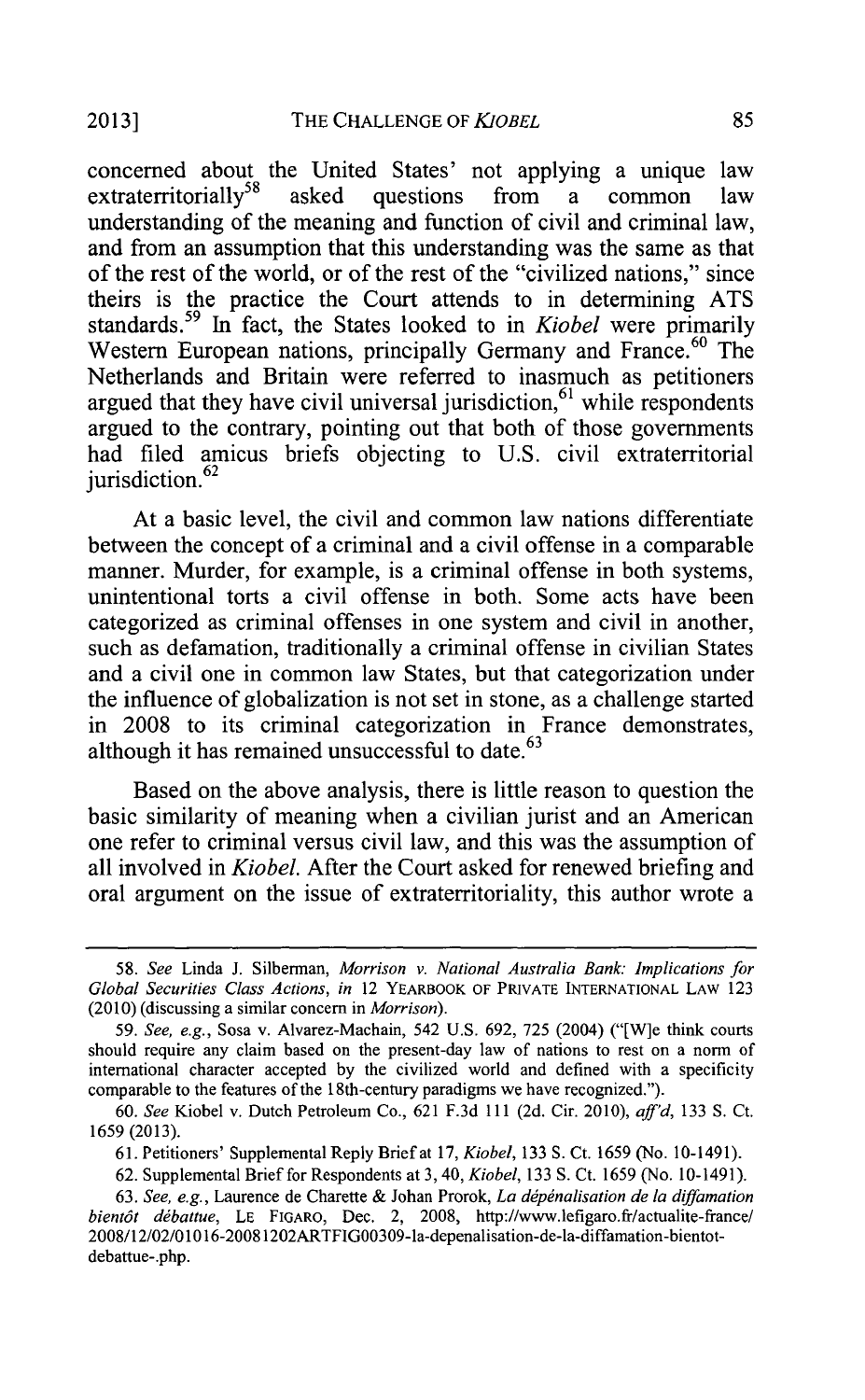brief on behalf of Comparative Law scholars and a French Supreme Court Justice, who has sat both on the Constitutional Council and the Council of State of France, to alert the Supreme Court to functional differences in criminal and civil law in the two legal systems that are so profound as to mean that **U.S.** civil universal jurisdiction is analogous and equivalent to civilian criminal universal jurisdiction, and that **ATS** extraterritorial jurisdiction is well within current international law standards. <sup>64</sup>

The key difference between the two legal orders is that **U.S.** tort law fulfills many of the functions of civilian criminal law, while its criminal law system would be less well-adapted to universal jurisdiction cases.  $65$  Conversely, in civilian States, the criminal law system affords victims opportunities similar to those that the **U.S.** tort system affords, while civilian civil courts are less well-suited for universal jurisdiction cases. In Continental Europe, the criminal prosecutor often is part of the magistrature, called a "standing judge," as opposed to a "sitting" one.<sup>66</sup> Unlike in the United States, in civilian States, prosecutors tend to be neutral, non-partisan figures who have no professional interest in amassing convictions, and who are trained and obliged to garner exculpatory as well as inculpatory evidence.<sup>67</sup>

**A** crucial annex to the prosecutor's ability and resources to uncover relevant evidence is the civilian system's mechanism for victim participation in criminal trials, victim financial compensation ensuing from them, and for victim initiation of criminal trials; essentially, all the features of **U.S.** tort trials and none of the attributes of **U.S.** criminal trials. Both the **U.S.** tort and the civilian

**86**

<sup>64.</sup> Brief of Amici Curiae Comparative Law Scholars and French Supreme Court Justice in Support of Petitioners, *Kiobel,* **133 S.** Ct. **1659** (No. 10-1491); *see also* Vivian Grosswald Curran, *Mass Torts and Universal Jurisdiction,* 34 **U.** PA. **J. INT'L** L. (forthcoming **2013).**

*<sup>65.</sup> See Curran, supra* note 64; Vivian Grosswald Curran, *Globalization, Legal Transnationalization and Crimes Against Humanity: The Lipietz Case,* **56** AM. **J.** COMP. L. **363, 382-83 (2008);** *see also* Beth Stephens, *Translating Fildrtiga: A Comparative and International Law Analysis of Domestic Remedies for International Human Rights Violations,* **27** YALE **J. INT'L.** L. **1, 19** (2002) (describing how many civil law systems allow victims to seek damages as part of a criminal prosecution).

**<sup>66.</sup>** For France, see Loi **58-1270** du 22 D6c. **1958** portant loi organique relative au statut de la magistrature, *available at* http://www.legifrance.gouv.fr/affichTexte.do?cidTexte= **JORFTEXT000000339259;** for Belgium, see 1994 **CONST.** art. **15(2);** and for Italy, see Art. 104 Costituzione (It.).

**<sup>67.</sup>** *See* Philip Milburn **&** Denis Salas, *Les procureurs de la Republique: De la compétence personnelle à l'identité collective, in Etude sociologique et étude comparative* europ6enne **137 (2007);** Curran, *supra* note **65,** at **377-78.**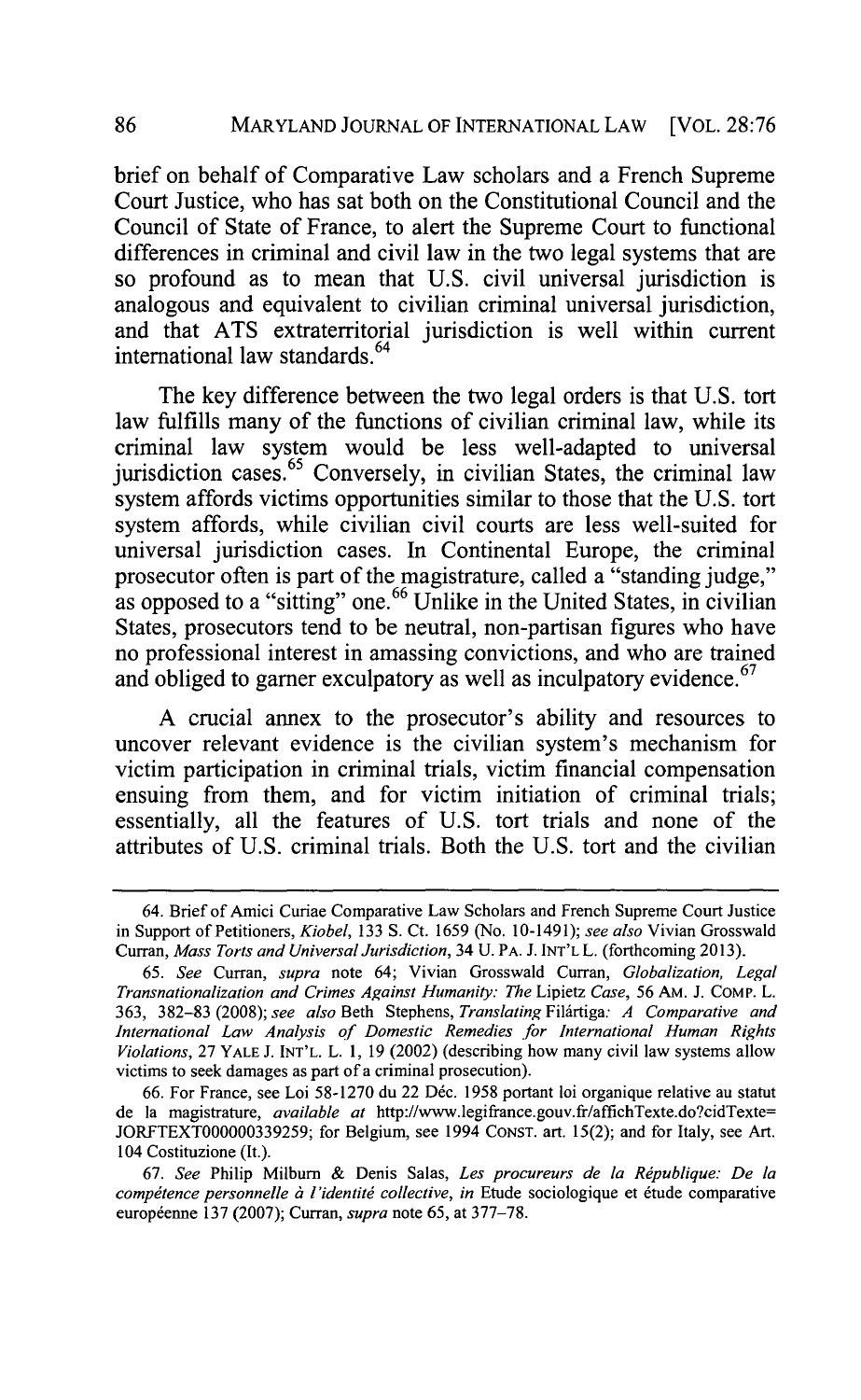criminal trial are largely victim-driven, and give victims an opportunity to bring important issues to the public's attention. <sup>68</sup>**By** contrast, the civilian civil trial is a private matter, often entirely in writing, with no oral testimony whatsoever. In France in particular, even the lawyers' submissions to courts are the intellectual property of their authors, and unavailable to the public unless the lawyers make them available.<sup>69</sup> When crimes against humanity suits have been attempted in civil courts in some civilian States because the plaintiffs were for technical reasons unable to pursue their suits in criminal court, the legal and lay public both have been known to react with considerable derision, in large measure because the plaintiffs' selection of the civil court prevented issues of historical, political, and social importance from being aired in public.<sup>70</sup>

The civilian legal order also has no equivalent to the **U.S.** class action suit, since class actions countermand the deeply entrenched civilian principle that all justice must be individual.<sup>71</sup> This difference was, moreover, an express concern of Justice Scalia in his *Morrison* opinion.<sup>72</sup> Whereas civilian victims have access to the resources of the State through the criminal court, they must use their own resources to finance suits in civil court in a system, which, unlike its **U.S.** counterpart, forbids U.S.-style contingency fee arrangements as unethical.73 Moreover, civilian civil suits, unlike their **U.S.** homologues, do not allow punitive damages, considering them to be appropriate solely to criminal law.74 **All** things considered, the **U.S.** tort suit functions in a manner analogous to the civilian criminal suit, and conversely, for purposes of determining that the two systems

**72.** *See* Morrison v. Nat'l Austl. Bank Ltd., **130 S.** Ct. **2869, 2885** (2010).

**73.** *See, e.g.,* **CODE** OF **CONDUCT** FOR **EUROPEAN** LAWYERS R. **3.3 (2006)** (forbidding the contingency fee or *"pactum quota litis"), available at* http://anwaltverein.de/downloads/ praxis/berufsrecht/2006-code-of-conduct.pdf. The majority of **EU** member states have adopted the Code of Conduct for European Lawyers. *Status of the CCBE Code of Conduct at a National Level,* **CCBE** (Jan. **7, 2013),** http://www.ccbe.eulfileadmin/user\_upload/NTC document/Table adoption of thl 1358409892.pdf.

*74. See* Helmut Koziol, *Punitive Damages: A European Perspective,* **68 LA.** L. REV. **741, 751 (2008);** *see also* **JOHN** HENRY MERRYMAN **ET AL.,** THE CIVIL LAW TRADITION: **EUROPE,** LATIN AMERICA **AND EAST** ASIA 1022 (1994).

*<sup>68.</sup> See* JOHN BELL, FRENCH **LEGAL CULTURES** 141 (2001). On the importance of public discourse to **U.S.** tort law, see **JULES** LOBEL, **SUCCESS** WITHOUT VICTORY: LOST **LEGAL** BATTLES **AND** THE **LONG** ROAD TO **JUSTICE IN AMERICA (2006).**

**<sup>69.</sup>** Curran, *supra* note **65,** at **377.**

*<sup>70.</sup> See id.* at **373-80.**

*<sup>71.</sup> See 1958* **CONST.** art. *66* (Fr.) (stating that members of the judiciary are guardians of individual liberty); Nouveau code de proc6dure civile **[N.C.P.C.]** art. **31** (Fr.) (requiring that the plaintiffs interest in a cause of action be direct and personal). Note also the legal maxim that "none may plead by representation" *("nul ne plaide par procureur*").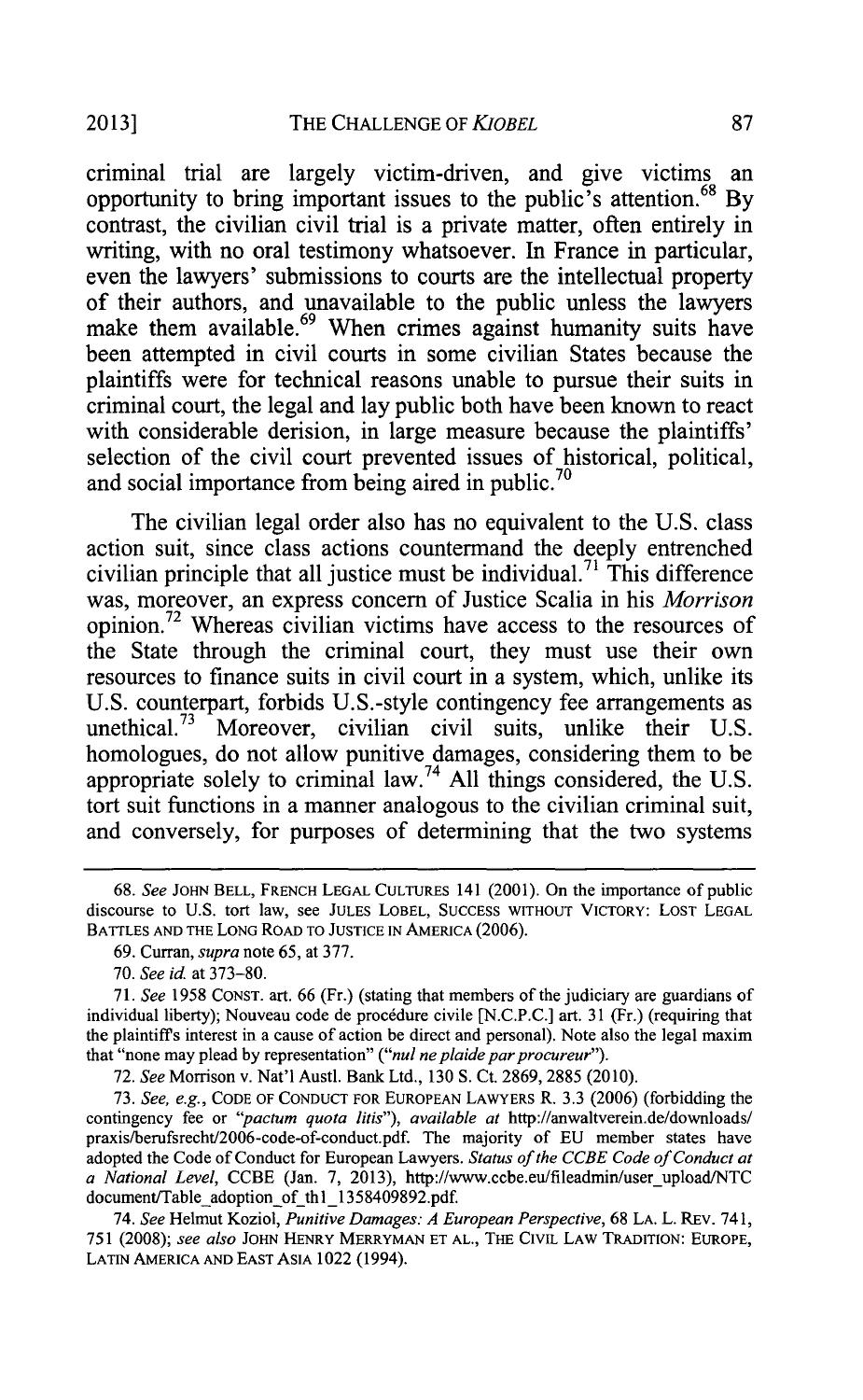MARYLAND **JOURNAL** OF **INTERNATIONAL** LAW [VOL. **28:76**

have an operational equivalence in their respective modes of exercising universal jurisdiction. It was in this context that the issue of the **ATS** might have been considered more fruitfully, before concluding that extraterritorial application of the **ATS** would make the United States, in the words of the majority, "a uniquely hospitable forum for the enforcement of international norms."<sup>75</sup>

#### **CONCLUSION**

Modern catastrophes are ever more extraterritorial as technology increases their breadth and reach. Human rights law is rooted in claims of universalism, but anchored, for the most part, in the national courts in which actions are brought. The *Kiobel* case was situated at the intersection of two lines of cases. The first line was *Filartiga* and its progeny, with the Supreme Court endorsing in *Sosa* the applicability of the **ATS** to "foreign-cubed" cases of grave crimes against humanity: namely where plaintiff and defendant are foreign, and where the relevant acts occurred abroad. The second line harks to the presumption that federal statutes do not have extraterritorial application, and in recent applications includes *EEOC v. Arabian American Oil Co., <sup>76</sup>Nicastro,77 and Morrison.78* Justice Breyer's concurring opinion in *Kiobel* struck a compromise between the two lines. Without relinquishing the importance of nexus to the United States and echoing the majority opinion and his own often articulated concern for attending to foreign relation concerns, his concurring opinion underscored his continuing vision of the **ATS** as a vehicle for the extraterritorial application of *jus cogens* law.<sup>79</sup>

It remains to be seen how norms of international law will be carried out in the future. The era of the direct effect of international law is in transition. European (and other, such as Canadian) States are adopting the Rome Statute of the International Criminal Court<sup>80</sup> in part or whole into their national legal orders, and some, like France,

**88**

**<sup>75.</sup>** Kiobel v. Royal Dutch Petroleum Co., **133 S.** Ct. **1659, 1668 (2013).**

**<sup>76.</sup>** 499 **U.S.** 244, **277 (1991)** (denying extraterritorial application of Title VII protections to **U.S.** citizen while employed in Saudi Arabia).

**<sup>77. 131</sup> S.** Ct. **2780, 2789 (2011).**

**<sup>78. 130</sup> S.** Ct. **2869** (2010).

**<sup>79.</sup>** *See Kiobel,* **133 S.** Ct. at **1671** (Breyer, **J.,** concurring in the judgment).

**<sup>80.</sup>** Rome Statute of the International Criminal Court art. **25,** July **17, 1998, 2187 U.N.T.S. 90** (entered into force July **1,** 2002).